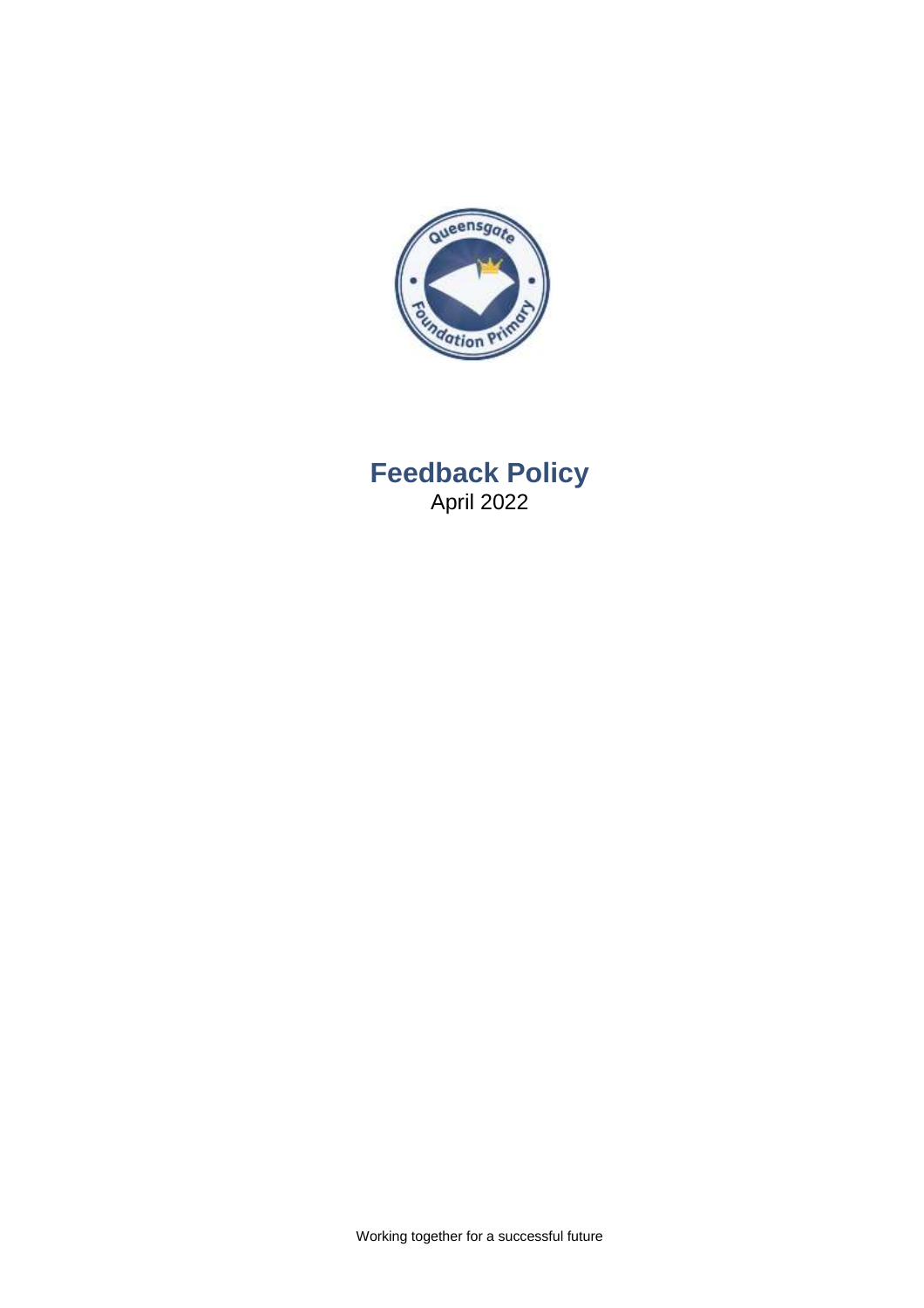#### **FEEDBACK POLICY QUEENSGATE FOUNDATION PRIMARY SCHOOL**

#### **Policy Review**

This policy is reviewed in full by the Governing Board on a two-yearly basis.

The policy was last reviewed and agreed by the Governing Board on 26<sup>th</sup> April 2022.

It will be reviewed again by April 2024.

# **Approved**

Sillito.

Signature: …………………………… Head Teacher Date: 26<sup>th</sup> April 2022

Signature: ……………………………… Co Chair of the Governing Board Date: 26<sup>th</sup> April 2022

#### **Policy control**

| <b>Date</b> | <b>Amendments / additions</b>                                                                                                | Reason                                                     |
|-------------|------------------------------------------------------------------------------------------------------------------------------|------------------------------------------------------------|
| May 2020    | Addition of bullet point under key principles: We encourage live<br>marking at the point of contact                          | Change to marking process                                  |
| May 2020    | Addition of wording under Proof Reading and editing: We use<br>an editing carousel, which involves check, remove and improve | Change to marking process                                  |
| April 2022  | Removal of phrase 'whole class' from section 5 paragraph- with<br>regard to feedback                                         | Feedback is given individually as well<br>as a whole class |
|             |                                                                                                                              |                                                            |
|             |                                                                                                                              |                                                            |
|             |                                                                                                                              |                                                            |
|             |                                                                                                                              |                                                            |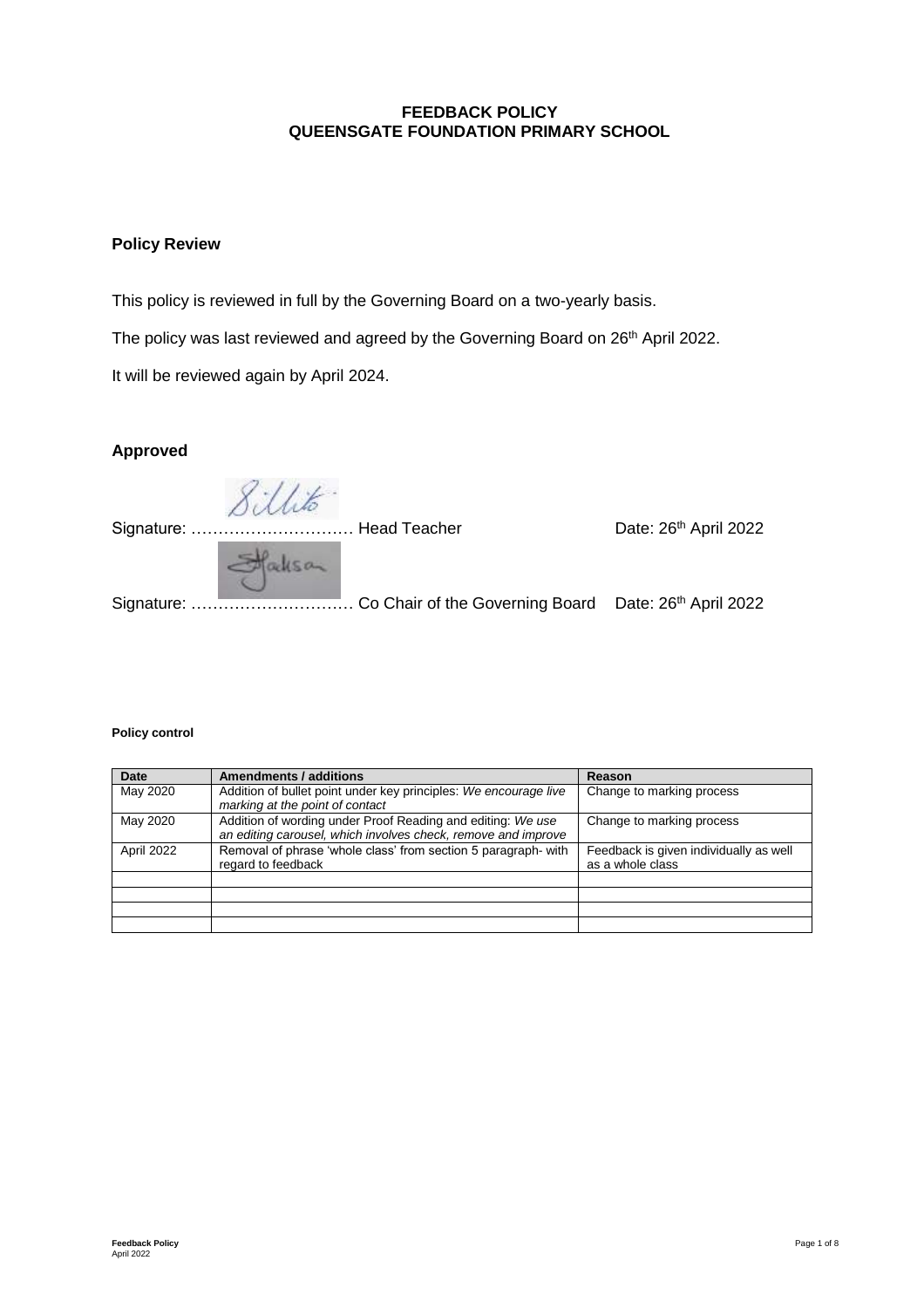The principle of the Feedback at Queensgate Foundation Primary School is to keep the child at the heart of the policy. Any feedback is for the children to enable them to make progress.

We recognise the importance of feedback as part of the teaching & learning cycle and aim to maximise the effectiveness of its use in practice. We are mindful also of the workload implications of written marking and of the research surrounding effective feedback.

Our policy is influenced by the evidence of best practice from the Education Endowment Foundation (EEF) and other expert organisations.

### **1. Aims**

- redirect or refocus either the teacher's or the learner's actions to achieve a goal
- be specific, accurate and clear
- encourage and support further effort
- put the onus on children to correct their own mistakes
- alert the teacher to misconception so that they can address these in the lesson, or subsequent lessons

Notably, the Department for Education's research into teacher workload has highlighted written marking as a key contributing factor to workload. As such, staff have investigated alternatives to written marking which can provide feedback in line with the EEF's recommendations and those of the DfE's expert group which emphasised that marking should be: **meaningful**, **manageable** and **motivating**.

We have also taken note of the advice provided by the NCETM (National Centre for Excellence in Teaching Mathematics) that the most important activity for teachers is the teaching itself, supported by the design and preparation of lessons.

#### 2. **Key Principles**

Our policy on feedback has at its core a number of principles:

- the sole focus of feedback should be to further children's learning
- evidence of feedback and marking is incidental to the process; we do not provide additional evidence for external verification
- feedback should empower children to take responsibility for improving their own work
- written comments should only be used where they are accessible to children according to age and ability
- feedback delivered closest to the point of action is most effective as such, feedback delivered in lessons is more effective than comments provided at a later date
- children should receive feedback either within the lesson, or in the next appropriate lesson
- we encourage live marking at the point of contact
- feedback is a part of the school's wider assessment processes which aim to provide an appropriate level of challenge to pupils in lessons, allowing them to make good progress
- all pupils' work should be reviewed by teachers at the earliest appropriate opportunity so that it might impact on future learning. When work is reviewed, it should be acknowledged in books.

Within these principles, our aim is to make use of the good practice approaches outlined by the EEF toolkit to ensure that children are provided with timely and purposeful feedback that furthers their learning and that teachers are able to gather feedback and assessments that enable them to adjust their teaching both within and across a sequence of lessons.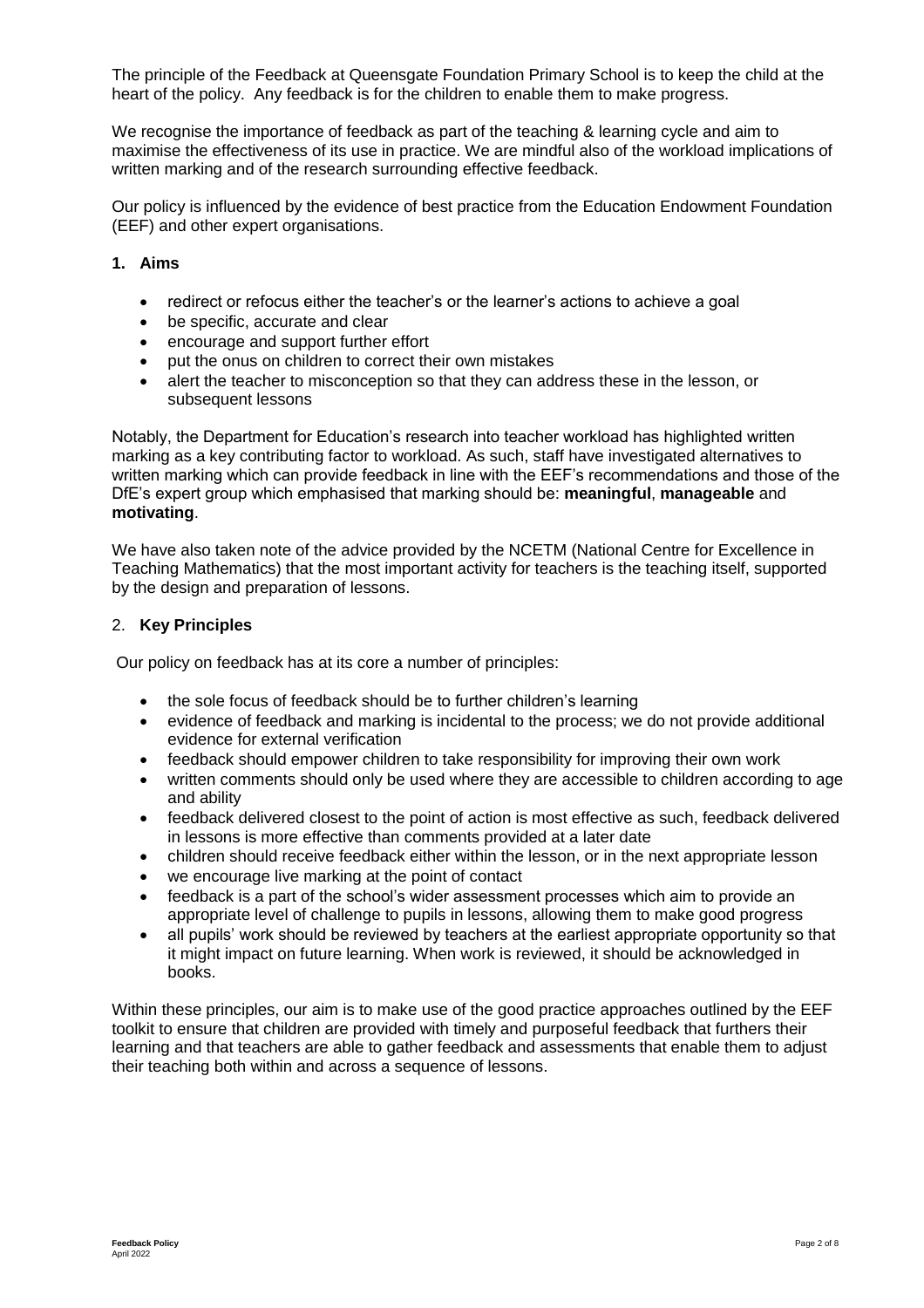#### **3. Feedback and Marking in Practice**

It is vital that teachers evaluate the work that children undertake in lessons and use information obtained from this to allow them to adjust their teaching. Feedback occurs at one of three common stages in the learning process:

- 1. Immediate feedback at the point of teaching
- 2. Summary feedback at the end of a lesson/task
- 3. Review feedback away from the point of teaching (including written comments)

The stages are deliberately numbered in order of priority, noting that feedback closest to the point of teaching and learning is likely to be most effective in driving further improvement and learning, especially for younger pupils.

We place emphasis on the provision of immediate feedback. Where feedback is based on review of work completed, the focus will often be on providing feedback for the teacher to further adapt teaching. At Queensgate, these practices can be seen in the following:

| <b>Type</b>   | What it looks like                                                                                                                                                                                                                                                                                                                                                                                                                                                        | <b>Evidence (for observers)</b>                                                                                                                                                                                                  |
|---------------|---------------------------------------------------------------------------------------------------------------------------------------------------------------------------------------------------------------------------------------------------------------------------------------------------------------------------------------------------------------------------------------------------------------------------------------------------------------------------|----------------------------------------------------------------------------------------------------------------------------------------------------------------------------------------------------------------------------------|
| Immediate     | • Includes teacher gathering feedback from<br>teaching, including mini-whiteboards, book<br>work, questioning, etc<br>• Takes place in lessons with individuals or<br>small groups<br>• Often given verbally to pupils for<br>immediate action<br>• May involve use of a teaching assistant<br>to provide support or further challenge<br>• May re-direct the focus of teaching or the<br>task<br>• May include highlighting/annotations<br>according to the marking code | • Lesson observations/learning<br>walks<br>• Some evidence of annotations or<br>use of marking code/highlighting<br>• Pupil conferencing                                                                                         |
| Summary       | • Takes place at the end of a lesson or<br>activity<br>• Often involves whole groups or classes<br>• Provides an opportunity for evaluation of<br>learning in the lesson<br>• May take form of self or peer assessment<br>against an agreed set of success criteria<br>• In some cases, may guide a teacher's<br>further use of review feedback, focusing on<br>areas of need                                                                                             | • Lesson observations/learning<br>walks<br>• Timetabled pre- and post-teaching<br>based on assessment<br>• Some evidence of self and peer<br>assessment                                                                          |
| <b>Review</b> | • Takes place away from the point of<br>teaching<br>• May involve written comments or<br>annotations for pupils to read or respond to<br>• Provides teachers with opportunities for<br>assessment of understanding<br>• Leads to adaptation of future lessons<br>through planning, grouping or adaptation of<br>tasks<br>• May lead to targets being set for pupils'<br>future attention, or immediate action                                                             | Acknowledgement of work<br>completed<br>• Written comments and appropriate<br>responses/action<br>• Adaptations to teaching sequences<br>tasks when compared to planning<br>• Use of annotations to indicate<br>future groupings |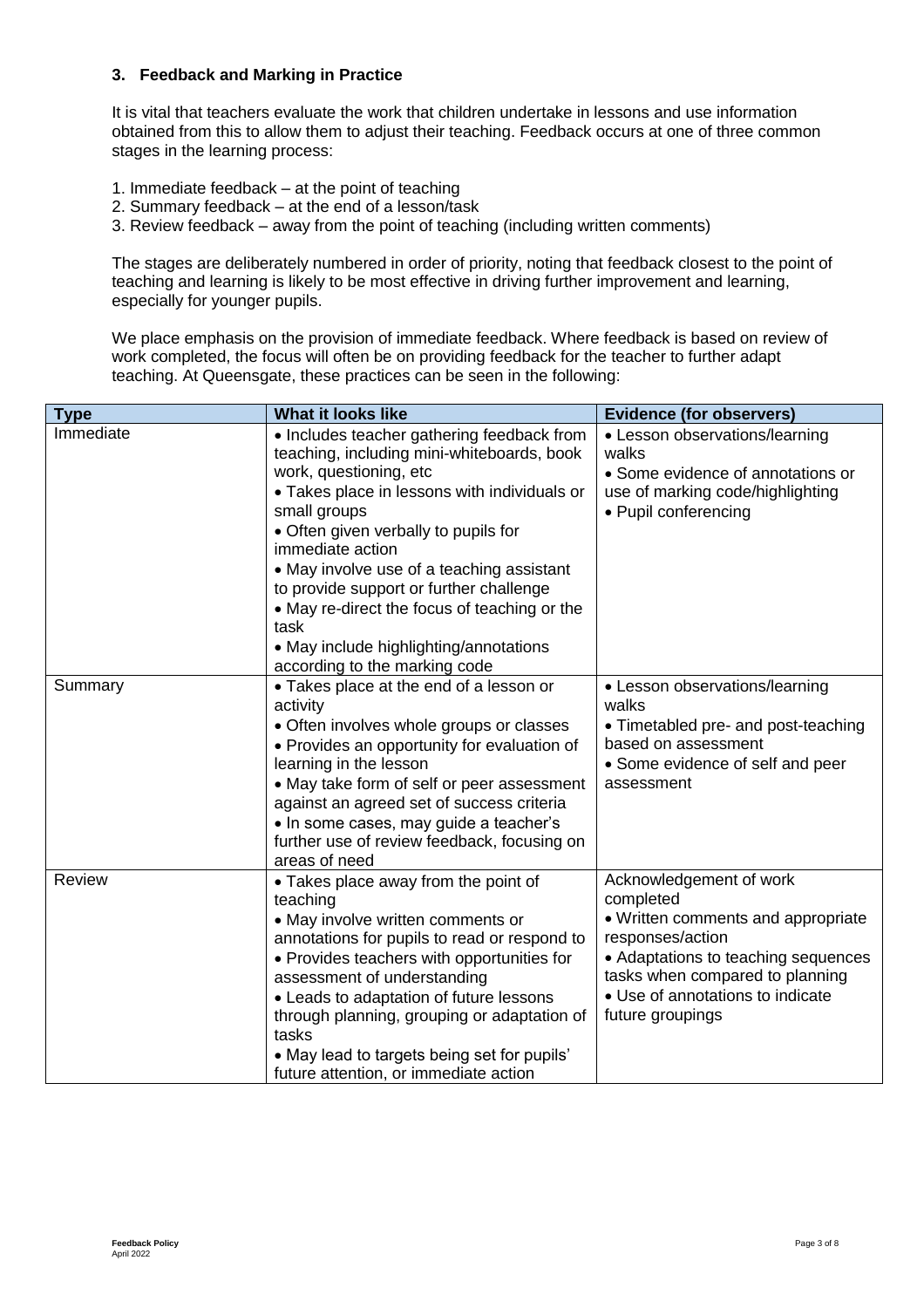## **4. Marking Approaches**

All work will be acknowledged in some form by class teachers. This may be through simple symbols such as ticks, highlighting of learning objectives, use of appropriate stampers or initials.

In Foundation Stage & Key Stage 1, review marking will only lead to written comments for those pupils who are able to read and respond independently. In some cases, the marking code may be used where this is understood by pupils (see end of policy for marking code & symbols). Where pupils are unable to read/understand such comments, these are shared verbally with children at the earliest appropriate opportunity.

In Key Stage 2, written marking and comments should be used where meaningful guidance can be offered which has not been possible to provide during the classroom session. In the case of groups of pupils having a common need, it may be appropriate for teachers to adjust planning or grouping rather than providing a written comment. Where a child has achieved the intended outcome and is well-prepared for the next stage in learning, this need not be annotated.

In most cases, written comments will be focussed on extended pieces of written work, or extended tasks. These will allow children's achievements to be recognised and provide further guidance for future learning.

| <b>Success Criteria</b> |  | <b>Comment / Evidence</b> |
|-------------------------|--|---------------------------|
|                         |  |                           |
|                         |  |                           |
|                         |  |                           |

#### **5. Proof Reading and Editing in Writing Lessons**

Most writing lessons will be followed up with an editing lesson where children receive feedback about strengths and areas of development. Direct teaching will take place to help the children identify and address any improvements that are required.

Editing is focused on two different aspects:

- Proof reading changing punctuation, spelling, handwriting and grammar mistakes
- Editing changing their work to improve the composition

We use an editing carousel, which involves check, remove and improve. Teachers will have looked at children's work soon after the previous lesson and identified strengths and improvements required.

Teachers will look at:

- technical accuracy of the writing
- spelling errors
- punctuation omission
- other transcription mishaps as well as things to do with the sophistication of the writing, effective composition
- Positives and negatives can be used as teaching points

The proof reading will be short, whereas the editing element will take longer.

Teachers can use a range of ways to show and model proof reading and editing work (Visualiser, interactive whiteboard, etc.).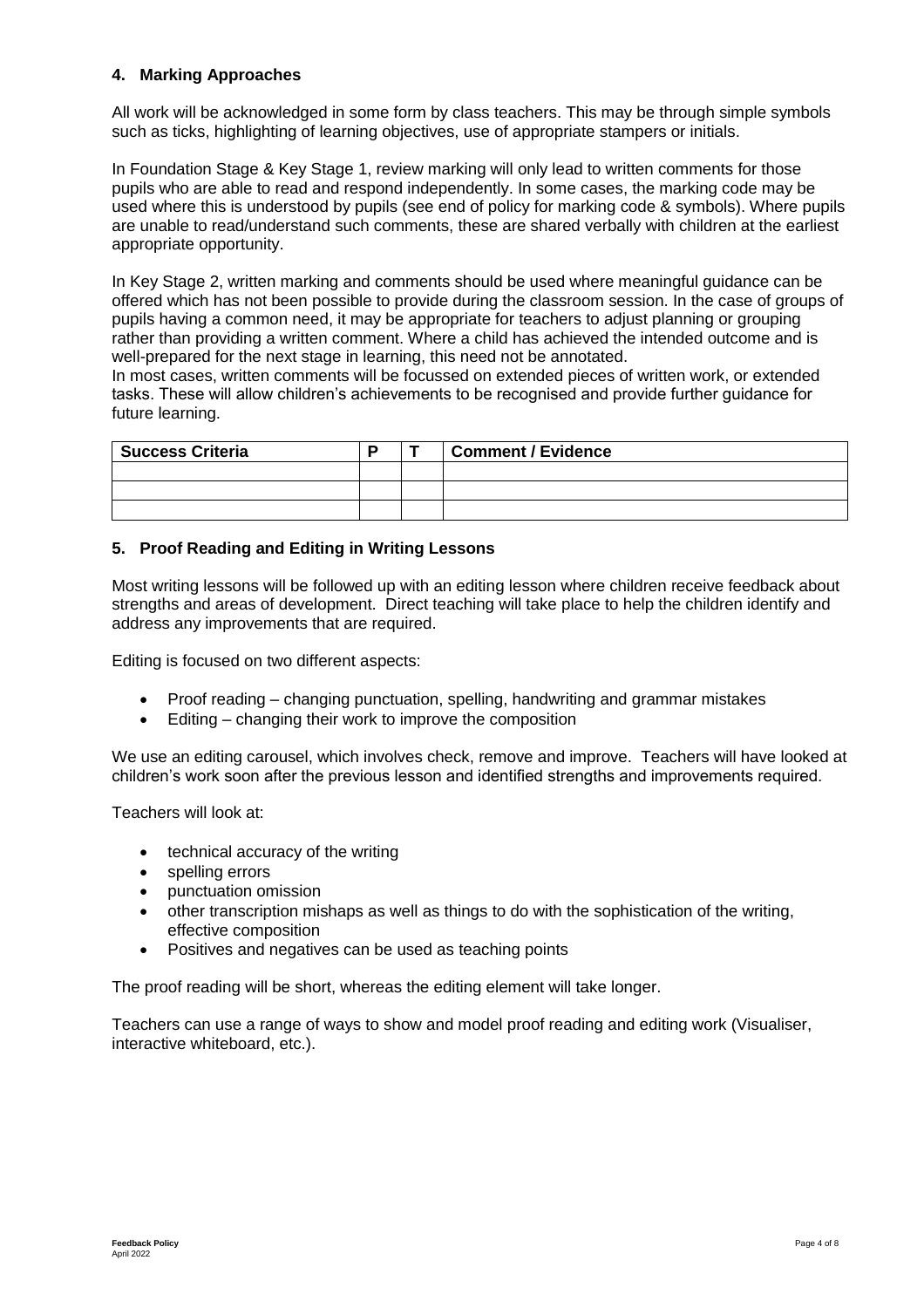# **APPENDIX 1**

#### **Marking Codes**

#### **These codes are used in Reception (EYFS)**

| work<br>initiated<br>- Chila<br>$U = \Gamma$ | ndependent work: '                            | W/S<br>support<br>with |
|----------------------------------------------|-----------------------------------------------|------------------------|
| teedback<br>verba                            | $\sim$<br>stamper<br>work<br>ററവ<br>-10<br>رب |                        |

Lower case 'c' if everything else is

#### **Year 1 Marking Code**



*Marking and feedback completed by anyone other than the class teacher will be initialled.*

*Other regularly used symbols or codes include.*

| Be careful or<br>take another<br>look. | Careful, clear<br>handwriting. | Write on the<br>lines. | Tall, short<br>and hanging<br>down letters. | Work faster. | Not good<br>enough. |
|----------------------------------------|--------------------------------|------------------------|---------------------------------------------|--------------|---------------------|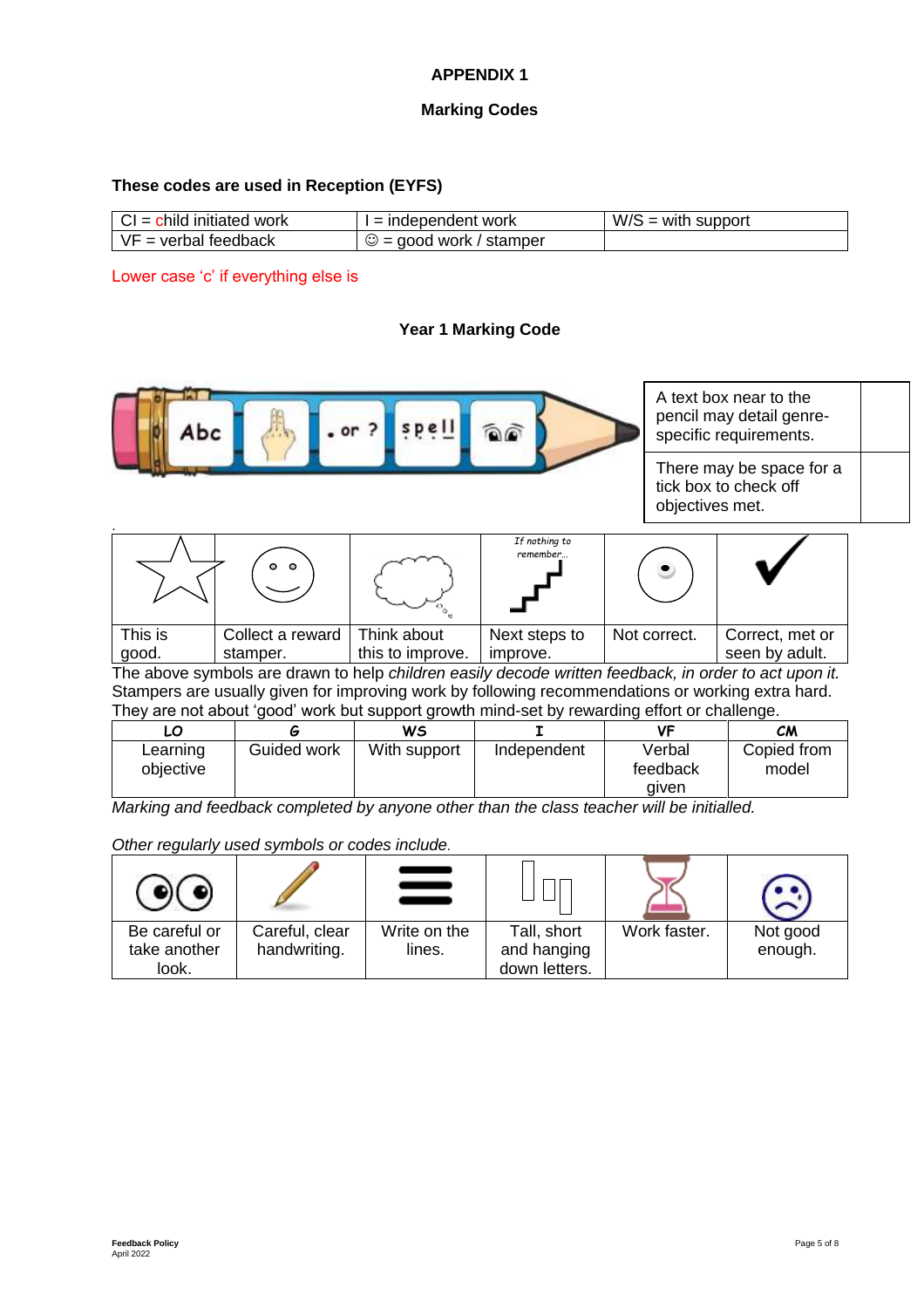# **Year 2 Marking Code**

= independent

ľ

**I**

 $=$  guided – followed by T (teacher), TA = (teaching assistant) or initials of other adult

**Symbol Within the work At the end of the work / in the margin**  $\checkmark$ **Reviewed by the teacher or teaching** assistant  $\sqrt{\sqrt{2}}$ Making progress towards success  $\checkmark \checkmark \checkmark$ Secure understanding of the learning / success criteria successfully met Think Pink pen /  $\,$  \* Indicates evidence of meeting success criteria or KS1 standard. work

Children are encouraged to indicate their understanding of the task with @@® at the end. **G**

|                                      |                                                                    | assistant                                                                   |
|--------------------------------------|--------------------------------------------------------------------|-----------------------------------------------------------------------------|
|                                      |                                                                    | Making progress towards success                                             |
| $\frac{1}{\sqrt{\sqrt{\sqrt{2^2}}}}$ |                                                                    | Secure understanding of the learning /<br>success criteria successfully met |
| <b>Think Pink</b>                    | Indicates evidence of meeting<br>success criteria or KS1 standard. | Record of successful elements within the<br>work                            |
| pen $/$ $*$                          |                                                                    |                                                                             |
| highlighter                          |                                                                    |                                                                             |
| <b>Go Green</b>                      | Incorrect spelling, vocabulary,<br>grammar or punctuation / method | Remember to<br>Next steps                                                   |
| pen /                                | or operation.<br>This section needs to be checked.                 | This section needs to be checked.                                           |
| highlighter                          |                                                                    |                                                                             |
| <b>Writing</b>                       |                                                                    |                                                                             |
| sp                                   |                                                                    | Incorrect spelling somewhere within this<br>section or sentence.            |
| p                                    |                                                                    | Incorrect punctuation somewhere within<br>this section or sentence.         |
| <b>Maths</b>                         |                                                                    |                                                                             |
|                                      | Incorrect / check this                                             |                                                                             |
| X                                    | Incorrect                                                          |                                                                             |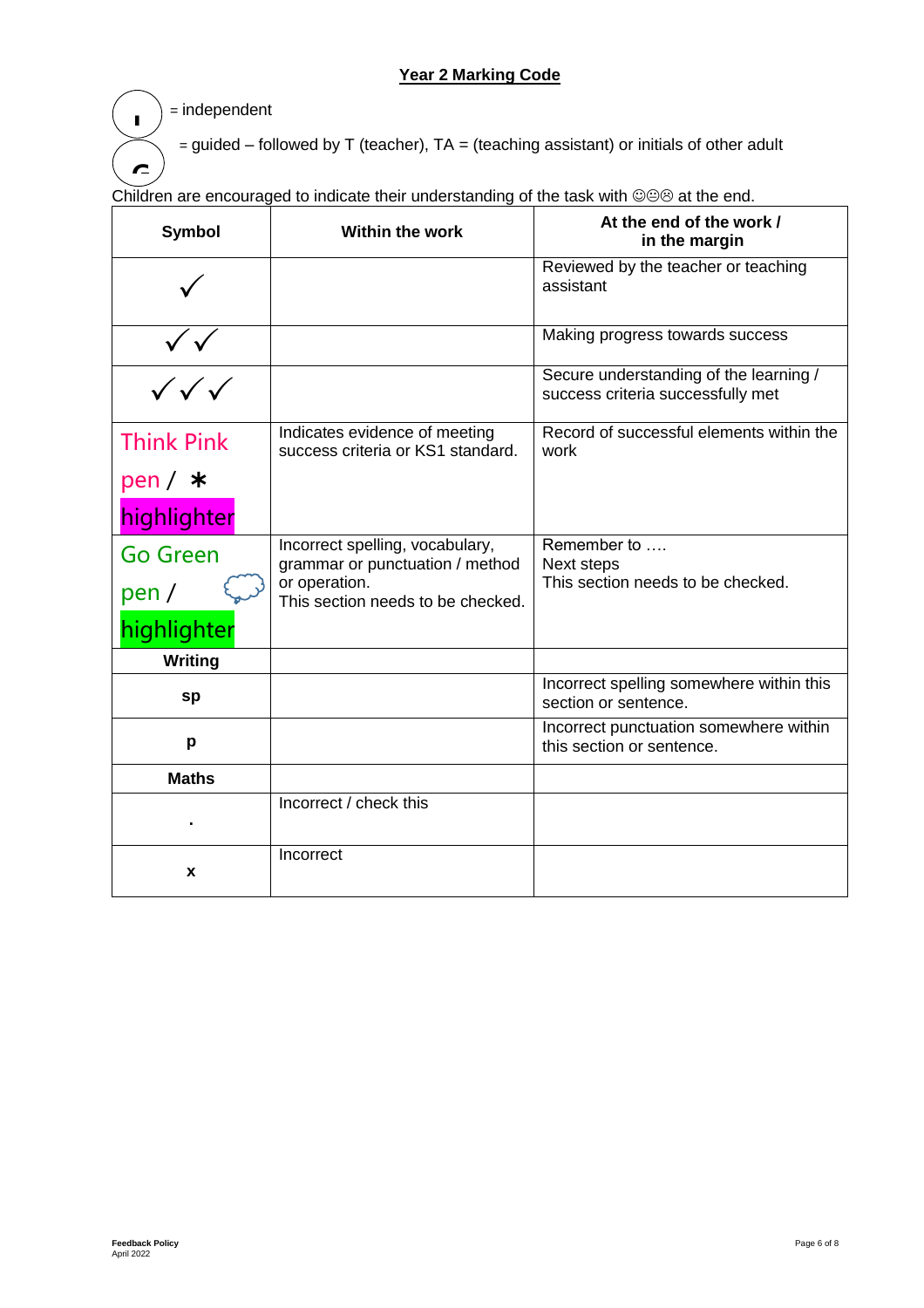# **Years 3 and 4 Marking Code**

| <b>Mark in book</b> | <b>What it means</b>                            |
|---------------------|-------------------------------------------------|
|                     |                                                 |
|                     |                                                 |
| VF                  | Verbal Feedback- An adult has spoken to you     |
|                     | about your work.                                |
|                     |                                                 |
|                     | Teacher Assisted work.                          |
|                     |                                                 |
|                     |                                                 |
| <b>TA</b>           | Teaching Assistant Assisted work.               |
|                     |                                                 |
|                     |                                                 |
|                     | Independent work.                               |
| $\bf \Gamma$        |                                                 |
|                     |                                                 |
| $\mathbf{C}$        | Good work.                                      |
|                     |                                                 |
|                     |                                                 |
|                     | Seen by an adult.                               |
|                     |                                                 |
|                     |                                                 |
|                     | A word is spelt wrong - corrections are needed. |
|                     |                                                 |
|                     |                                                 |
|                     |                                                 |
|                     | Punctuation missing.                            |
|                     |                                                 |

Remember to always check your marking. If you are unsure of what it means, please ask your teacher.